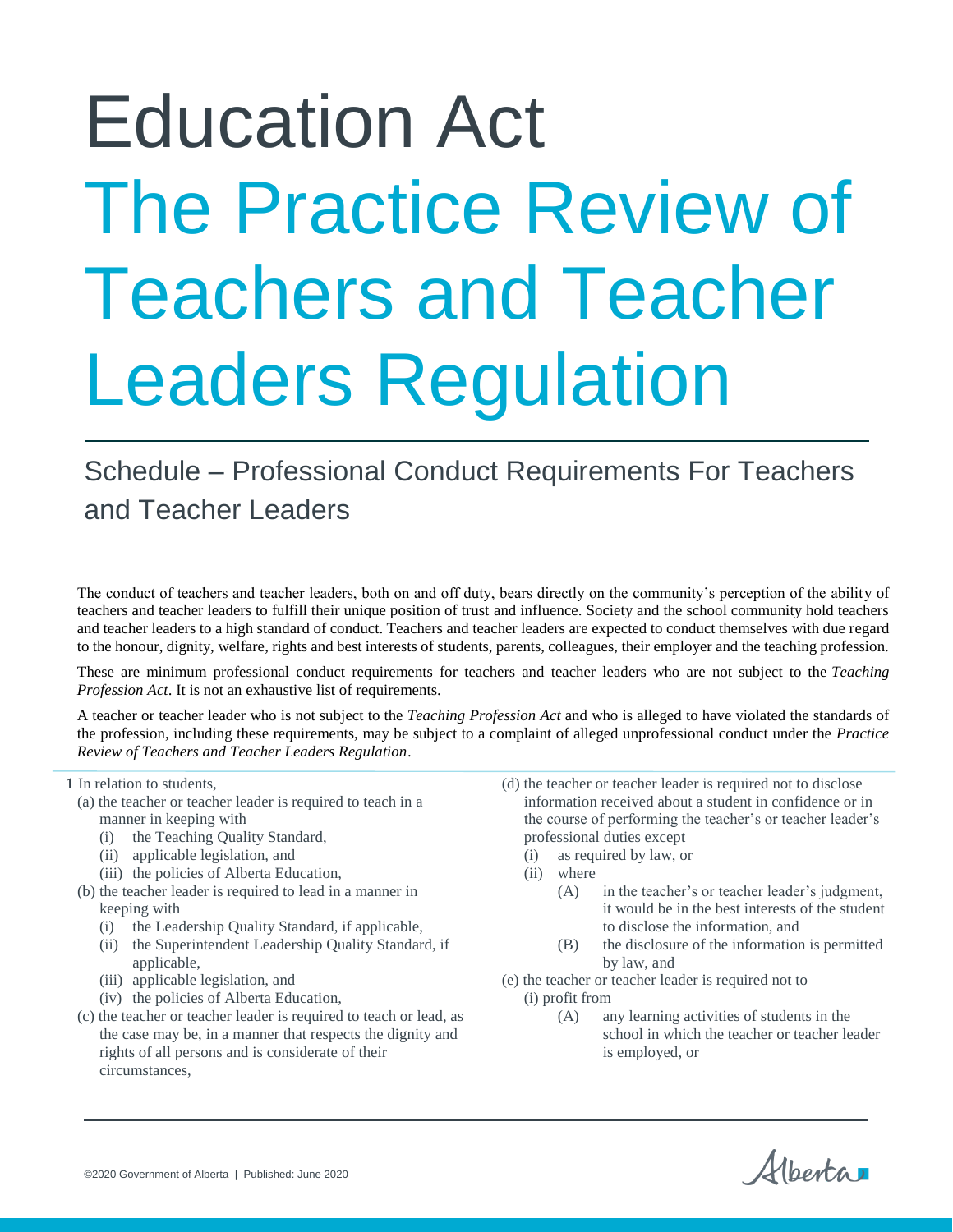### *EDUCATION ACT*

*Practice Review of Teachers and Teacher Leaders Regulation*

*Alberta Regulation 92/2019*

#### *Schedule – Professional Conduct Requirements For Teachers and Teacher Leaders*

- (B) the sale of goods or services to students in the school in which the teacher or teacher leader is employed,
- or
- (ii) accept pay for tutoring students in the school in which the teacher or teacher leader is employed.
- **2** In relation to parents of students, the teacher or teacher leader is required
	- (a) to strive to establish a relationship of trust with parents,
	- (b) to provide parents with candid evaluations of their child's progress,
	- (c) to treat information received from parents with discretion,
	- (d) to be respectful in communications with and about parents, and
	- (e) not to discuss other students except where the matters being discussed are relevant to their child and then only to the extent that, in the teacher's or teacher leader's judgment, is necessary.
- **3** In relation to colleagues, the teacher or teacher leader is required
	- (a) not to undermine the confidence of students in other teachers or teacher leaders, including teachers or teacher leaders to whom the *Teaching Profession Act* applies,
	- (b) not to criticize the professional competence or professional reputation of another teacher or teacher leader, including a teacher or teacher leader to whom the *Teaching Profession Act* applies, except
		- (i) in confidence to appropriate officials and after informing the other teacher or teacher leader of the criticism, subject only to section 24 of the *Teaching Profession Act*,
		- (ii) in making a complaint about the unprofessional conduct of a teacher or teacher leader under section 11 of the *Practice Review of Teachers and Teacher Leaders Regulation* or section 24 of the *Teaching Profession Act*, or
		- (iii) as reasonably necessary, in the case of a superintendent as defined in section 1(i) of the *Teaching Profession Act* or an administrator acting in the course of the superintendent's or administrator's leadership duties with respect to the teacher or teacher leader,

and

(c) not to take any steps to secure the discipline or dismissal of another teacher or teacher leader, including a teacher or teacher leader to whom the *Teaching Profession Act* applies, where the motivation of the teacher or the teacher leader in taking the steps is the teacher's or the teacher leader's personal advantage or animosity toward the other

teacher or teacher leader.

- **4** In relation to the teacher's or teacher leader's employer, the teacher or teacher leader is required
	- (a) to respect the authority of the employer and the members of the school administration,
	- (b) to express any concerns that the teacher or teacher leader has about the employer or the members of the school administration or the operation of the school through appropriate channels as outlined in applicable policies and in an appropriate manner,
	- (c) to protest through appropriate channels any administrative policies or practices that the teacher or teacher leader cannot in good conscience accept,
	- (d) to express his or her opinions and bring forward suggestions regarding the employer, the members of the school administration or the operation of the school through appropriate channels and in an appropriate manner,
	- (e) to foster and maintain open and honest communication with the employer and the members of the school administration,
	- (f) without limiting clauses (b) to (d), to be supportive of the employer and members of the school administration,
	- (g) to fulfill the terms of his or her contract of employment, and
	- (h) in the case of a teacher to bring it to the attention of members of the school administration, or in the case of a teacher leader to bring it to the attention of the administrator, if the teacher or teacher leader is
		- (i) assigned duties that the teacher or teacher leader is not qualified to carry out, or
		- (ii) required to work in conditions that make it difficult for the teacher or teacher leader to teach or for the teacher leader to carry out duties related to a leadership certificate or superintendent leadership certificate.
- **5** In relation to the teaching profession, the teacher or teacher leader is required
	- (a) to conduct himself or herself in a manner that maintains the honour and dignity of the profession, and
	- (b) not to engage in activities that adversely affect the quality of the teacher's or teacher leader's professional service.
- **6** In relation to the school community as a whole, the teacher or teacher leader is required
	- (a) to conduct himself or herself in a manner that maintains the good reputation of the school and the employer,

Alberta

Last Updated: June 2020 Classification: Public